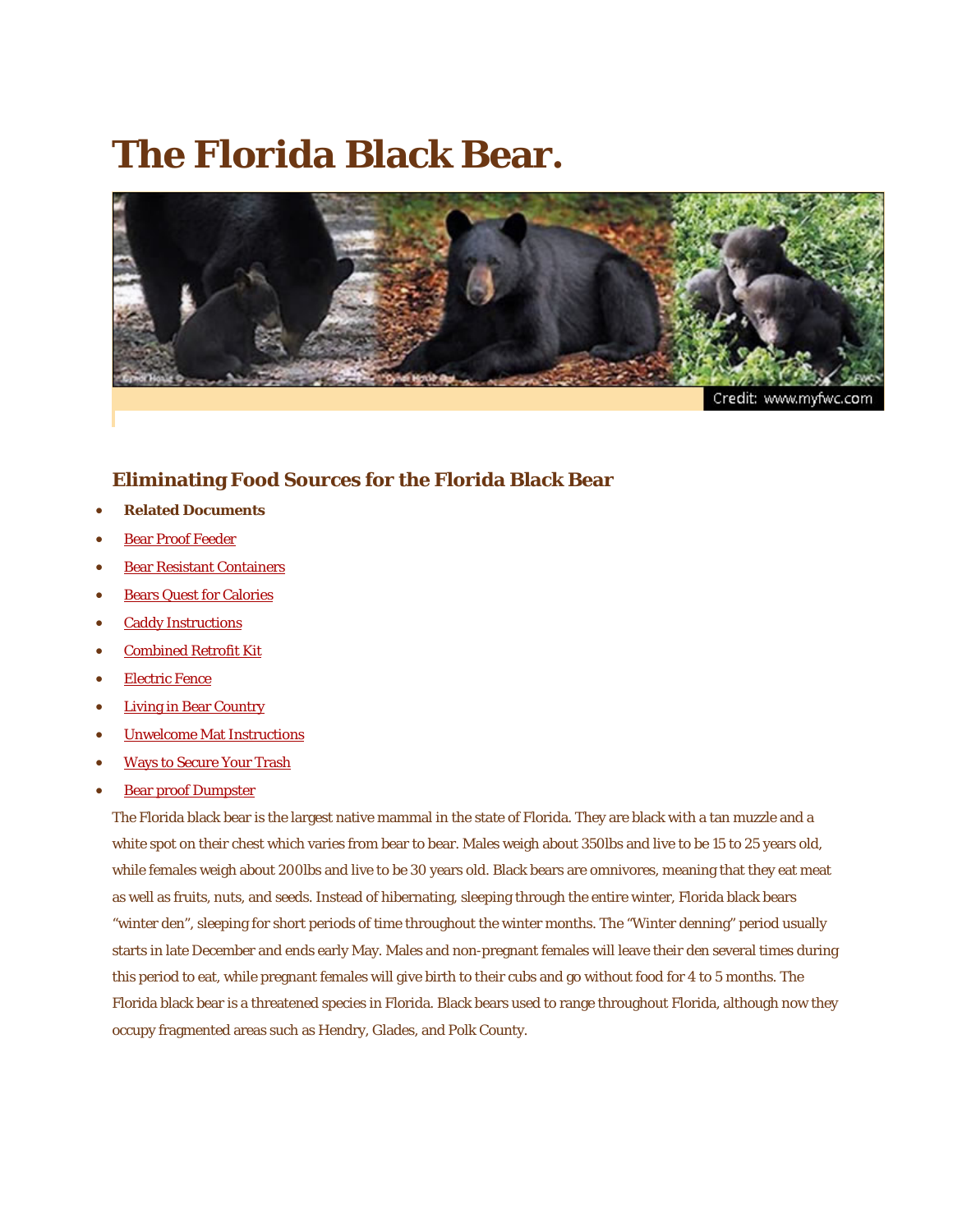

Many food sources are made unintentionally available by people such as garbage, bird and wildlife feeders, barbeques, smokers, and pet food. At the moment, garbage is the biggest issue for black bears. A black bear can smell garbage up to a mile away! This can lead a black bear to track down the smell and possibly cross roads and bridges to the food source, creating a great risk to the bears and motorist. When a bear gains access from a human food source, they quickly learn to associate humans with food, therefore losing their shyness and becoming habituated. Once a bear has been used to getting a reliable food source (being food conditioned) they are likely to return to the site frequently. Black bears are strong, persistent, and are able to tear up garbage cans, coolers, grills, bird feeders, sheds, and dog houses. Once a bear has found a steady food source, they may become aggressive in order to defend it.



The food source from people is a difficult cycle to break and often results in the death of a bear. Once a bear has found a food source, they will forage there until the food source has been removed. It may take up to several weeks for the bear to stop visiting the food source and move on. The best way to prevent bears from entering your property is to make it "food free". Here are some different ways to assist you in eliminating or removing food sources that attract bears:

- Secure garbage indoors or in a bear-resistant container
- Take garbage out in the morning for pick-up and not the night before
- Feed pets indoors. Do not leave food bowls outside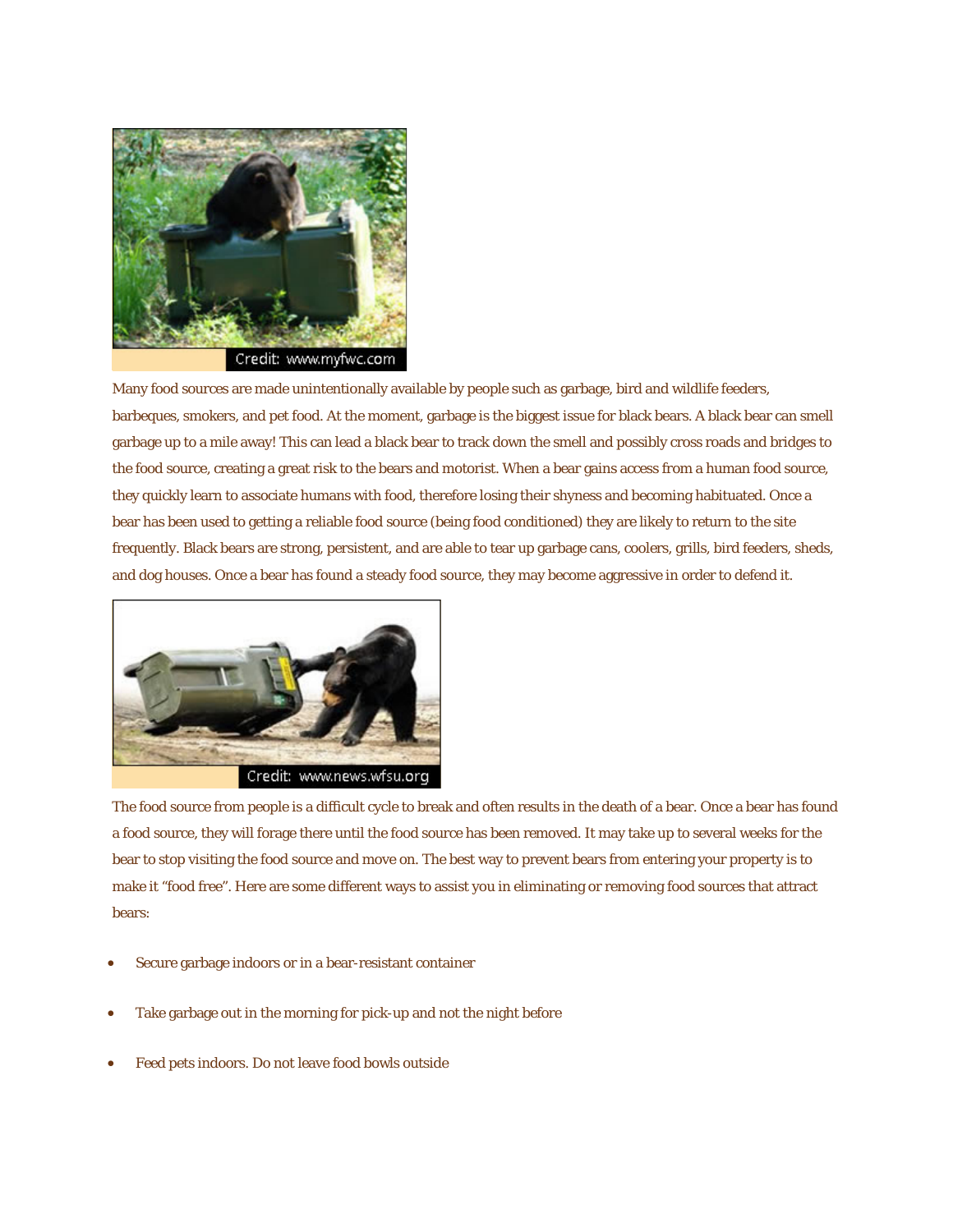• Clean grills and smokers. Store them in a secure place



- Remove bird and wildlife feeders. Food plots can be used as wildlife feeders if necessary. Plans to secure wildlife feeders can be found at [www.myfwc.com](http://myfwc.com/docs/WildlifeHabitats/bear_proof_feeder.pdf)
- Protect gardens, prairies, composts, and livestock with electric fences
- Pick ripe fruit from trees and bushes and remove fallen fruit from the ground

Black bears pose very little threat to human safety, but it is best to be safe. If you see a black bear use the following guidelines to stay safe:

- Stay calm and walk backwards to the closest building or vehicle
- Bring children and pets inside
- Banging pots or making loud noises (e.g., an air horn or whistling) will encourage the bear to leave
- If the bear is able to get food (like garbage or bird food), remove it and secure it once the bear has left the premises
- If the bear is in a tree, leave it alone, it will most likely leave once it feels safe

For additional information please go to [www.myfwc.com](http://myfwc.com/)

Black bears are listed as threatened and it is illegal to intentionally feed them. If you suspect anyone of feeding bears or have a nuisance bear in the area, please contact **Tribal Animal Control at the numbers listed below:**

• **For the Immokalee and Big Cypress contact: Officer Shawn Heron (863) 228-6265**